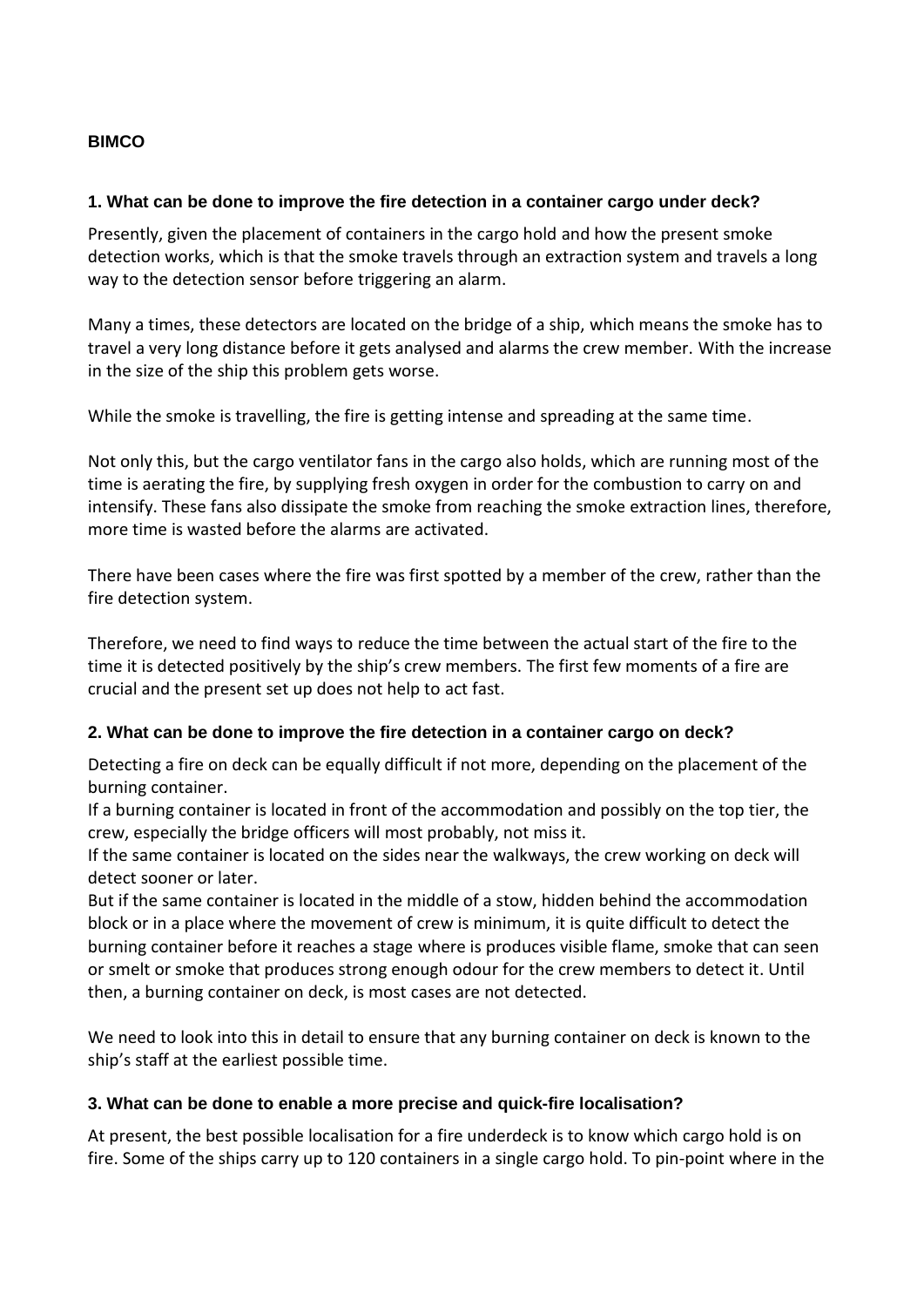cargo hold a container is on fire, we need better detection system. The system needs to be better in two ways – the reduce the time of detection and locate where exactly in the cargo hold, (in terms of length, breadth, and height of the cargo hold) the fire is burning in a more accurate manner.

The existing detection systems are clearly not enough to reach this level of localisation.

## **4. What can be done to compensate the deficiencies of CO2 with regard to smothering a fire in a container stow under deck?**

Co2 has been both successful and unsuccessful in fighting fires.

The fires where Co2 has been unsuccessful, has created some devastating effects. Co2 fights the fire by cutting off the oxygen of the fire. But if the fire happens because of a chemical reaction which produces it own oxygen, Co2 extinguishment is quickly put out of the equation.

Secondly, whenever Co2 is used, it should cut off the oxygen supply by creating an air-tight barrier until the fire is completely extinguished and the cargo temperature reduces enough to ensure there is no reignition. Currently, the cargo holds of a containership do not have such airtight sealing. Therefore, these shortcomings have to be compensated.

# **5. What can be done to improve the confinement of a fire in containers under deck to the particular cargo hold?**

This can be achieved by

- 1. Detection of the fire by the quickest possible means.
- 2. Cutting the ventilation to create an air-tight compartment. This can be achieved easily for under-deck cargo but presently the cargo hatch cover design does not allow an air-tight sealing.
- 3. Activation of the firefighting system (fixed or portable).
- 4. Cutting off one or more of the fire triangle (heat, oxygen, fuel).
- 5. Boundary cooling of the area to prevent hotspots and to stop the spread of fire by radiation.

# **6. What can be done to improve the confinement of a fire in containers on deck to the particular bay or section thereof?**

For fires on deck, the available ways to suppress the fire is to cut off either the fuel or heat as cutting of the oxygen supply is difficult unless the container is still intact, and a firefighting medium exists within the container.

Cutting off fuel – When a cargo in a container is burning, it is again difficult to cut off the fuel in that container however, it is still possible to cut off the cargo in the other containers from the fire so they do not start burning as well.

Cutting off Heat – This is probably the most effective way of dealing with a fire on deck unless the fire is of a nature where water cannot be used such as live electric fire, oil fire etc.